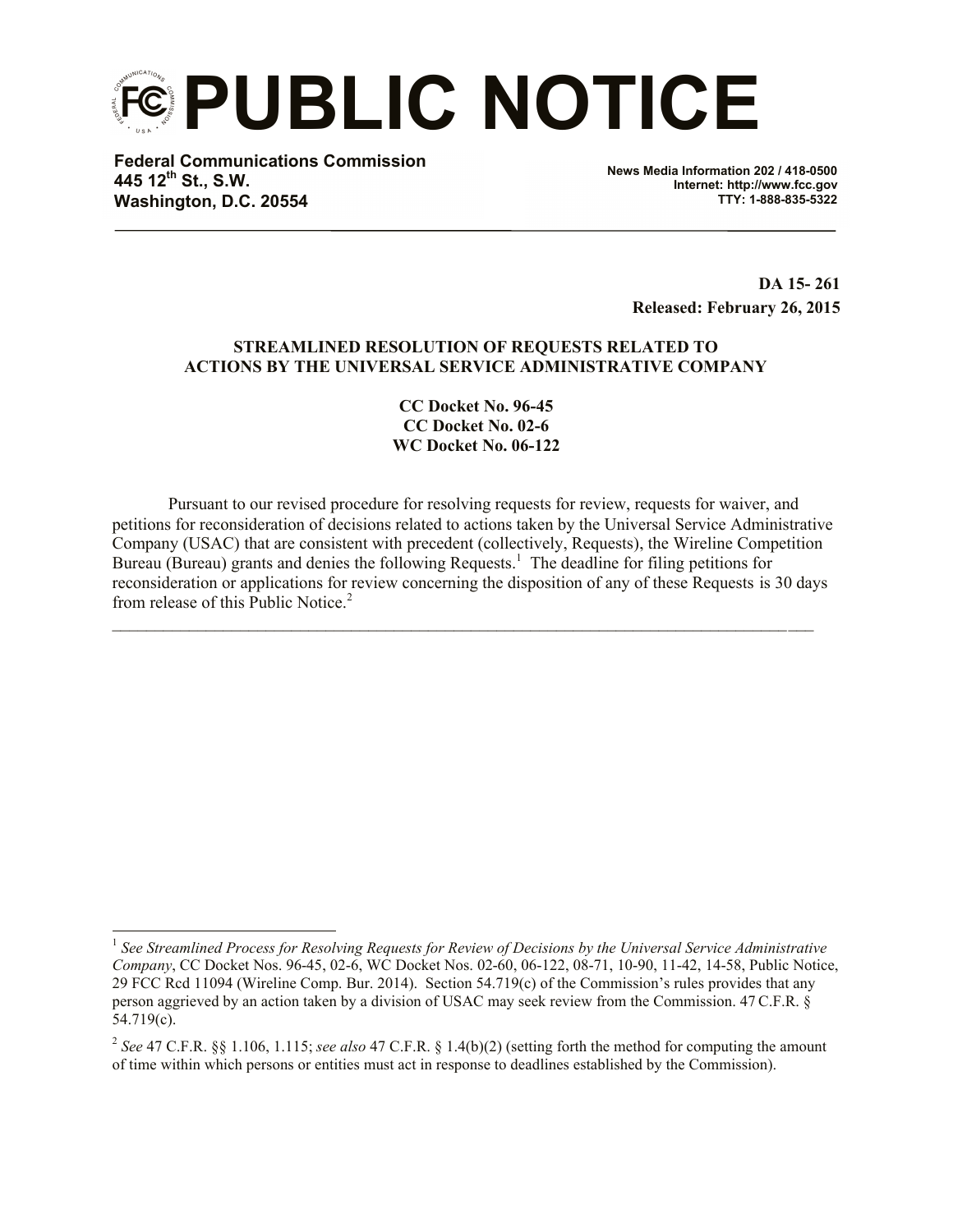### **Schools and Libraries (E-rate) CC Docket No. 02-6**

# Dismiss as  $Moot<sup>3</sup>$

Chi-Chil-Tah, Application No. 815966, Request for Review, CC Docket No. 02-6 (filed Dec. 20, 2013)

eBackpack, Inc., (Lutheran High School North), Application No. 911385, Request for Review, CC Docket No. 02-6 (filed Dec. 2, 2013)

# $G$ ranted<sup>4</sup>

# *Allowing Correction of Service Start Date*<sup>5</sup>

High Plains Area Voc-Tech District, Application No. 983168, Request for Waiver, CC Docket No. 02-6 (filed Jan. 30, 2015)

# *Multi-year Contract*<sup>6</sup>

Zephyrhills Public Library, Application No. 948909, Request for Review, CC Docket No. 02-6 (filed Nov. 10, 2014)

5 *See, e.g.*, *Request for Review and/or Waiver of the Decision of the Universal Service Administrator by Glendale Unified School District; Schools and Libraries Universal Service Support Mechanism*, CC Docket No. 02-6, Order, 21 FCC Rcd 1040 (Wireline Comp. Bur. 2006); *Requests for Review and/or Waiver of Decisions of the Universal Service Administrator by Audubon Regional Library et al.; Schools and Libraries Universal Service Support Mechanism,* CC Docket No. 02-6, Order, 27 FCC Rcd 13119 (Wireline Comp. Bur. 2012) (both orders granting requests for review from applicants who inadvertently listed the wrong service start date on their FCC Forms 486).

6 *See, e.g.*, *Request for Review of a Decision of the Universal Service Administrator by Albert Lea Area Schools et al.; Schools and Libraries Universal Service Support Mechanism*, CC Docket No. 02-6, Order, 24 FCC Rcd 4533, 4539-40, para. 10 (Wireline Comp. Bur. 2009) (allowing funding for services provided under a multi-year contract when the applicant's FCC Form 470 did not explicitly request bids for multiple years, but the FCC Form 470 in effect for the relevant funding year did not require applicants to disclose whether they were seeking a multi-year contract).

 3 *See, e.g.*, *Requests for Review and/or Requests for Waiver of the Decisions of the Universal Service Administrator by Al Noor High School et al.; Schools and Libraries Universal Service Support Mechanism*, CC Docket No. 02-6, Order, 27 FCC Rcd 8223 (Wireline Comp. Bur. 2012) (dismissing as moot requests for review where USAC approved the underlying funding request).

<sup>&</sup>lt;sup>4</sup> We remand these applications to USAC and direct USAC to complete its review of the applications and issue a funding commitment or a denial based on a complete review and analysis no later than 90 calendar days from the release date of this Public Notice. In remanding these applications to USAC, we make no finding as to the ultimate eligibility of the services or the petitioners' applications. We also waive sections 54.507(d) and 54.514(a) of the Commission's rules and direct USAC to waive any procedural deadline that might be necessary to effectuate our ruling. *See* 47 C.F.R. § 54.507(d) (requiring non-recurring services to be implemented by September 30 following the close of the funding year);  $47 \text{ C.F.R. }$   $\frac{54.514(a)}{10.60 \text{ d}}$  (codifying the invoice filing deadline).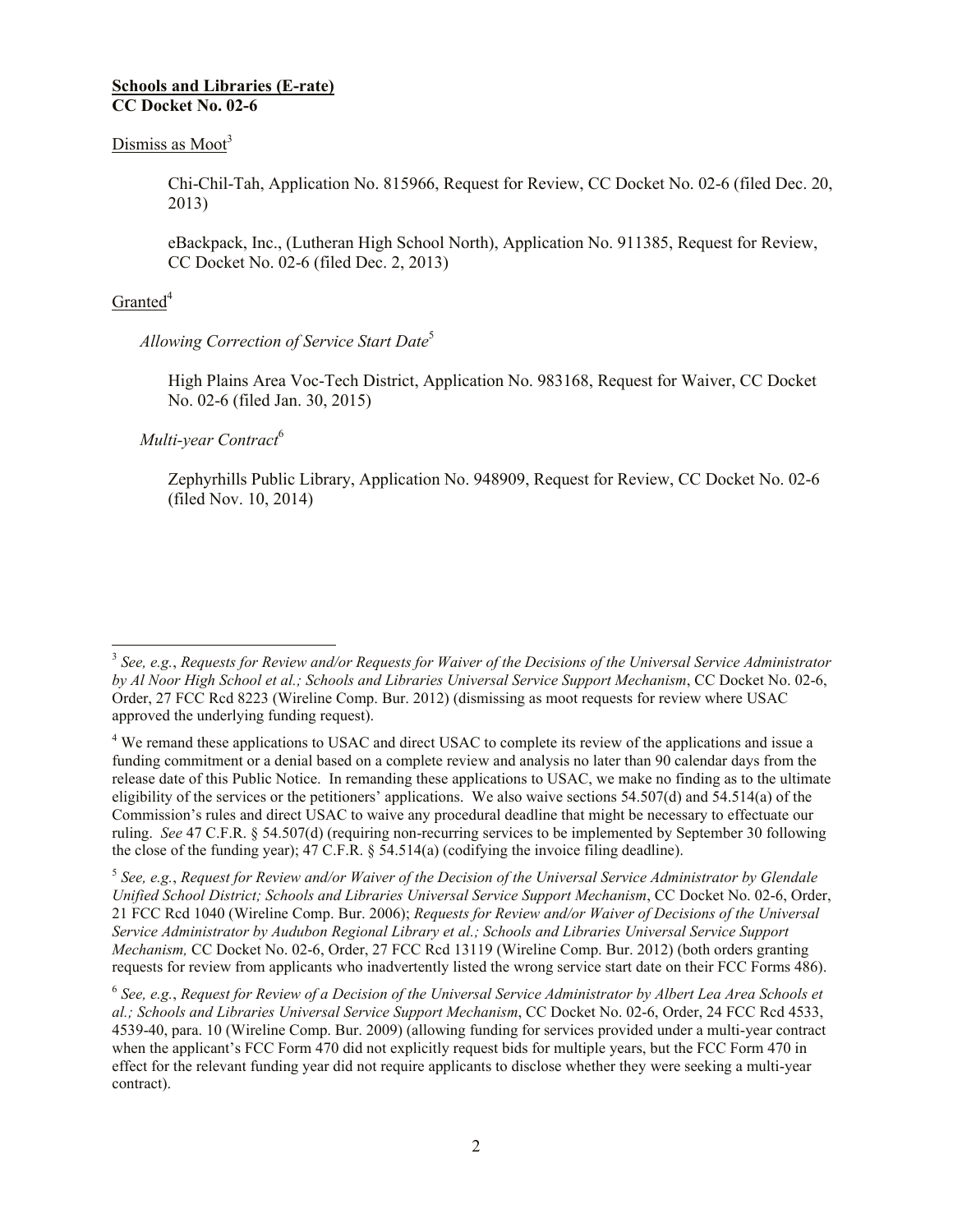### *Late-Filed FCC Form 471 Applications*<sup>7</sup>

Dollar Bay-Tamarack City Area Schools, Application No. 993328, Request for Waiver, CC Docket No. 02-6 (filed Nov. 3, 2014, supplemented Feb. 10, 2015)

PPEP TEC-Celestino Fernandez Learning Center, Application No. 990733, Request for Waiver, CC Docket No. 02-6 (filed Jan. 16, 2015)

# *Ministerial and/or Clerical Errors*<sup>8</sup>

l

State of Florida Department of Management Services, Application No. 924027, Request for Waiver or Review, CC Docket No. 02-6 (filed Oct. 20, 2014)

Oregon School District 220, Application No. 939645, Request for Review, CC Docket No. 02-6 (filed Dec. 17, 2014)

Parma City School District, Application No. 790025, Request for Review, CC Docket No. 02-6 (filed July 23, 2012)

<sup>7</sup> *See, e.g.*, *Requests for Waiver and Review of Decisions of the Universal Service Administrator by Academy of Math and Science et al.; Schools and Libraries Universal Service Support Mechanism*, CC Docket No. 02-6, Order, 25 FCC Rcd 9256, 9259-62, paras. 8-9, 13 (2010) (granting waiver requests where, for example, petitioners filed their FCC Forms 471 within 14 days after the FCC Form 471 filing window deadline, or filed within 30 days despite medical issues and denying requests that do not present special circumstances); *Requests for Waiver and Review of Decisions of the Universal Service Administrator by Anderson Elementary School et al.; Schools and Libraries Universal Service Support Mechanism*, CC Docket No. 02-6, Order, 27 FCC Rcd 5319, 5319-20, para. 2 (Wireline Comp. Bur. 2012) (treating late-filed item 21 attachments like late-filed certifications).

<sup>8</sup> *See, e.g.*, *Request for Review of a Decision of the Universal Service Administrator by Grand Rapids Public Schools; Schools and Libraries Universal Service Support Mechanism*, CC Docket No. 02-6, Order, 23 FCC Rcd 15413, 15416, para. 6 (Wireline Comp. Bur. 2008) (granting waiver of section 54.504(c) of the Commission's rules to allow the applicant to make a correction after the deadline where applicant committed the unintentional, clerical error of inserting the incorrect FCC Form 470 number on its FCC Form 471 application); *Requests for Waiver and Review of Decisions of the Universal Service Administrator by Ann Arbor Public Schools et al.*; *Schools and Libraries Universal Service Support Mechanism*, CC Docket No. 02-6, Order, 25 FCC Rcd 17319, 17320 nn.14, 16 (Wireline Comp. Bur. 2010) (permitting the applicant to correct the pre-discount price to match the contract rate and to correct clear mistake concerning list of block 4 entities). Consistent with precedent, we also waive section 54.720(b) of the Commission's rules, which requires applicants to seek review of a USAC decision within 60 days, for Parma City School District. *See* 47 C.F.R. § 54.720(b); *Request for Waiver and Review of Decisions of the Universal Service Administrator by Alexander County School District et al.; Schools and Libraries Universal Service Support Mechanism,* CC Docket No. 02-6, Order, 28 FCC Rcd 8492, 8493, para. 3 (Wireline Comp. Bur. 2013) (granting petitioners waivers of the appeal filing deadline for appeals submitted within a reasonable period of time after receiving actual notice of USAC's adverse decisions).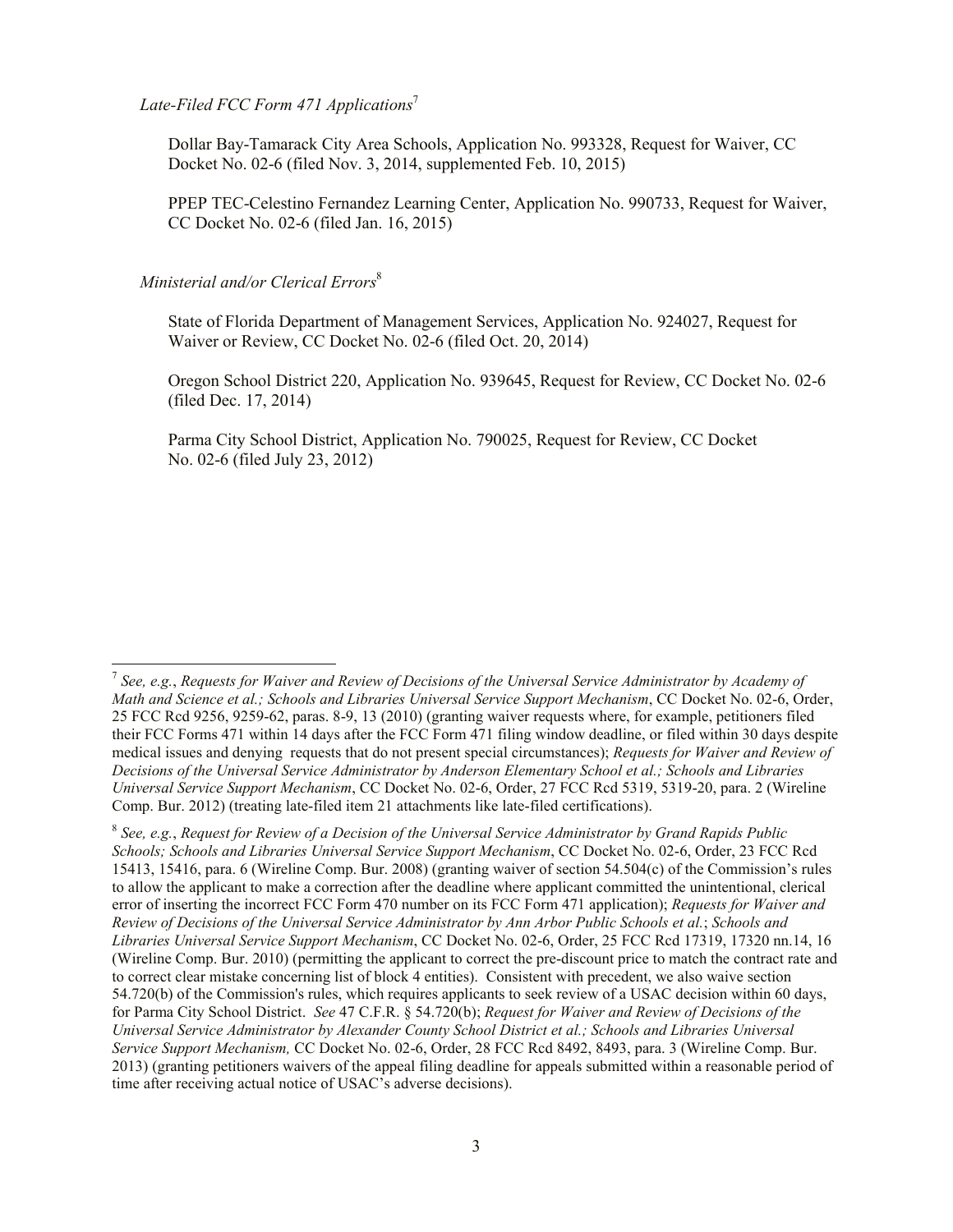*Selecting Lowest Priced Responsive Service Offering Where Price Was Not Primary Factor in Vendor Selection Process 9*

Encinitas Union Elementary School District, Application Nos. 852780, 892138, and 947306, Request for Review and Waiver, CC Docket No. 02-6 (filed Jan. 23, 2015)

*Violation of the Competitive Bidding 28-Day Rule*<sup>10</sup>

Educational Service Unit #4, Application Nos. 867886, 914954, 867694, 851509, 848018, 849509, 909727, 914732, 847989, 851498, 898048, 915793, 847697, 851505, 847123, 851772, 907540, 915882, 859179, 859226, 906105, 915860, 847078, 851821, 847950, 851817, 909914, 914932, 851835, 847930, 851828, 914947, 847259, 851795, 907588, 915897, 869366, 869366, 864377, 915870, 847096, 851755, 905512, 915763, 847641, 860372, Request for Waiver, CC Docket No. 02-6 (filed Jan. 10, 2014)

*Deducting Ineligible Costs* 11

Oconee County School District, Application No. 534223, Request for Waiver, CC Docket No. 02-6 (filed Feb. 12, 2015)

Spring Cove School District, Application No. 623265, Request for Waiver, CC Docket No. 96-45 (filed Feb. 26, 2009, supplemented Dec. 14, 2011)

Spring Cove School District, Application No. 671757, Request for Waiver, CC Docket No. 96-45 (filed Jun. 30, 2009, supplemented Dec. 14, 2011)

#### Denied

l

### Late-Filed FCC Form 471 Applications<sup>12</sup>

Archimedean Academy, Application No. 995608, Request for Waiver, CC Docket No. 02-6 (filed Jan. 9, 2015)

<sup>9</sup> *See, e.g.*, *Requests for Review of Decisions of the Universal Service Administrator by Allendale County School District et al.; Schools and Libraries Universal Service Support Mechanism*, CC Docket No. 02-6, Order, 26 FCC Rcd 6109, 6115-17, paras. 10-12 (Wireline Comp. Bur. 2011) (granting waiver of requirement that price of E-rate supported services be the primary factor in bid evaluation where the petitioner demonstrated that it selected the least expensive responsive bid for E-rate eligible services).

<sup>10</sup> *See, e.g.*, *Application for Review of the Decision of the Universal Service Administrator by Aberdeen School District et al.; Schools and Libraries Universal Service Support Mechanism*, CC Docket No. 02-6, Order, 22 FCC Rcd 8757 (2007) (granting waivers of violations of the 28-day rule when the applicants only missed the deadline by one to three days, thereby allowing their requests for services to be competitively bid for a meaningful period of time).

<sup>11</sup> *See, e.g.*, *Requests for Review of the Decisions of the Universal Service Administrator by Aiken County Public Schools et al.; Schools and Libraries Universal Service Support Mechanism CC* Docket No. 02-6, Order, 22 FCC Rcd 8735, 8737-40, paras. 6, 9-10 (2007); *Requests for Review of the Decisions of the Universal Service Administrator by Business Technologies, Inc. et al.; Schools and Libraries Universal Service Support Mechanism* CC Docket No. 02-6, Order, 25 FCC Rcd 17033 (Wireline Comp. Bur. 2010) (both granting applicants the chance to have their funding requests reassessed after they removed ineligible services from those applications).

<sup>12</sup> *See supra* note 7.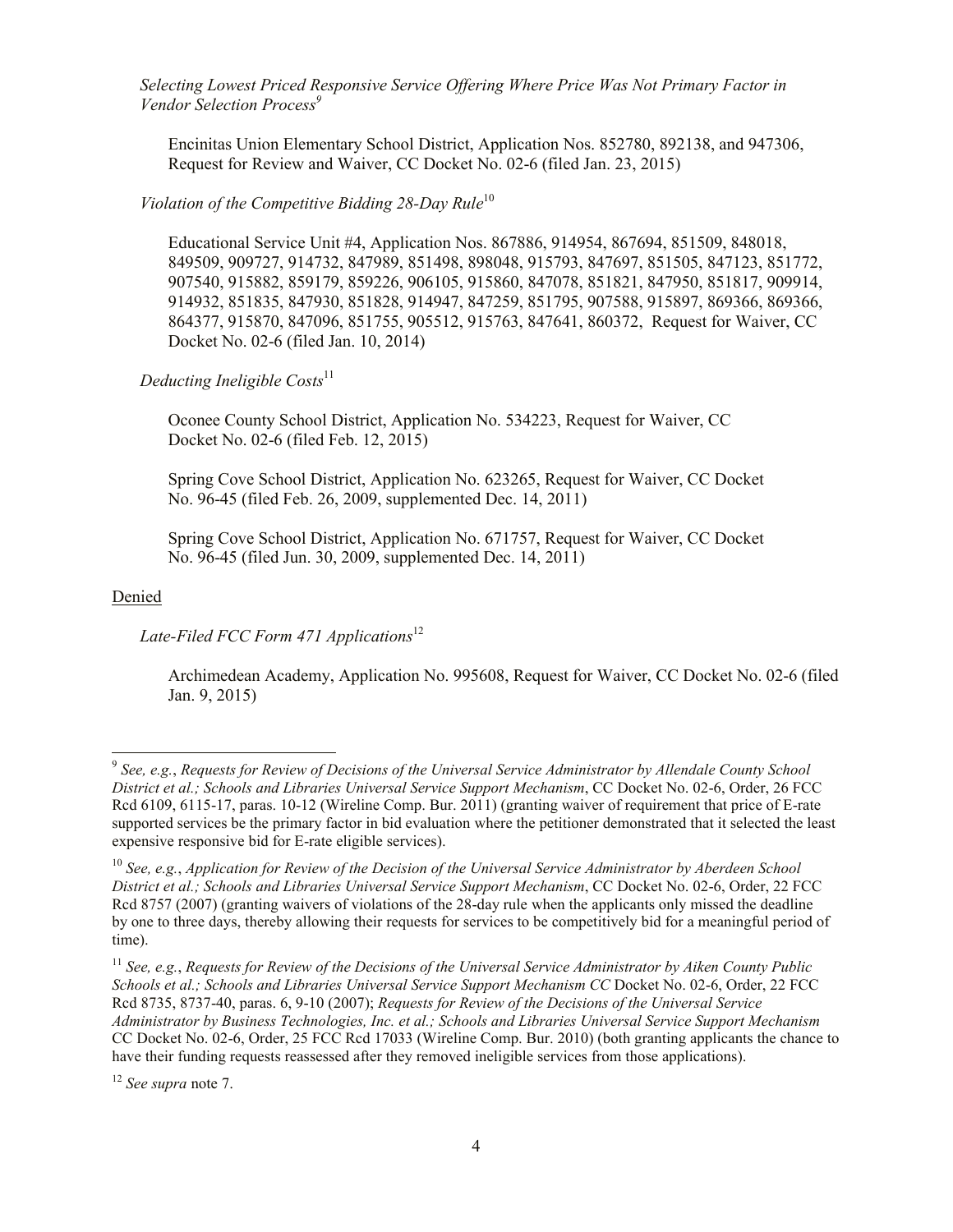Bunker Hill Public Library District, No. 995588, Request for Waiver, CC Docket No. 02-6 (filed Dec. 15, 2014)

*Late-Filed FCC Form 471 Application – Petition for Reconsideration*<sup>13</sup>

Lincoln Public School Department, Application No. 993928, Petition for Reconsideration, CC Docket No. 02-6 (filed Jan. 16, 2015)

*Ministerial and/or Clerical Errors*<sup>14</sup>

Kaw Valley Unified School District 321, Application No. 968430, Request for Review, CC Docket No. 02-6 (filed Nov. 3, 2014)

Lutheran High School-Rockford Lutheran High School, Application No. 971739, Request for Waiver, CC Docket No. 02-6 (filed Dec. 8, 2014)

**Signed Contract Requirement**<sup>15</sup>

McCrory Public School District, Application No. 976344, Request for Waiver, CC Docket No. 02-6 (filed Oct. 28, 2014)

Palestine Independent School District, Application No. 909912, Request for Waiver, CC Docket No. 02-6 (filed Dec. 11, 2014)

*Untimely Filed Request for Review*<sup>16</sup>

l

Bishop Amat Memorial High School, Application No. 913209, Request for Waiver, CC Docket No. 02-6 (filed Dec. 30, 2014)

<sup>15</sup> *See, e.g.*, *Request for Review of the Decision of the Universal Service Administrator by St. Joseph High School; Federal-State Joint Board on Universal Service; Changes to the Board of Directors of the National Exchange Carrier Association, Inc.,* CC Docket Nos. 96-45, 97-21, Order, 17 FCC Rcd 22499 (Wireline Comp. Bur. 2002) (denying request for waiver of the signed contract requirement when applicants submitted an FCC Form 471 application with no legally binding contract in place).

<sup>16</sup> *See, e.g.*, *Requests for Review of Decisions of the Universal Service Administrator by Agra Public Schools I-134 et al.; Schools and Libraries Universal Service Support Mechanism,* CC Docket No. 02-6, Order, 25 FCC Rcd 5684 (Wireline Comp. Bur. 2010); *Requests for Waiver or Review of Decisions of the Universal Service Administrator by Bound Brook School District et al.; Schools and Libraries Universal Service Support Mechanism*, CC Docket No. 02-6, Order, 29 FCC Rcd 5823 (Wireline Comp. Bur. 2014) (denying appeals on the grounds that the petitioners failed to submit their appeals either to the Commission or to USAC within 60 days, as required by the Commission's rules, and did not show special circumstances necessary for the Commission to waive the deadline).

<sup>13</sup> *See, e.g.*, *Requests for Waiver and Review of Decisions of the Universal Service Administrator by Allan Shivers Library et al.; Schools and Libraries Universal Service Support Mechanism*, CC Docket No. 02-6, Order, 29 FCC Rcd 10356 (Wireline Comp. Bur. 2014) (denying petitions for reconsideration that fail to identify any material error, omission, or reason warranting reconsideration, and rely on arguments that have been fully considered and rejected by the Bureau within the same proceeding).

<sup>14</sup> *See Requests for Waiver and Review of Decisions of the Universal Service Administrator by Assabet Valley Regional Vocational District; Schools and Libraries Universal Service Support Mechanism,* CC Docket No. 02-6, Order, 27 FCC Rcd 1924, 1925, para. 1 (Wireline Comp. Bur. 2012) (finding some petitioners had not demonstrated that good cause existed to justify waivers to permit changes that were not the result of clerical or ministerial errors).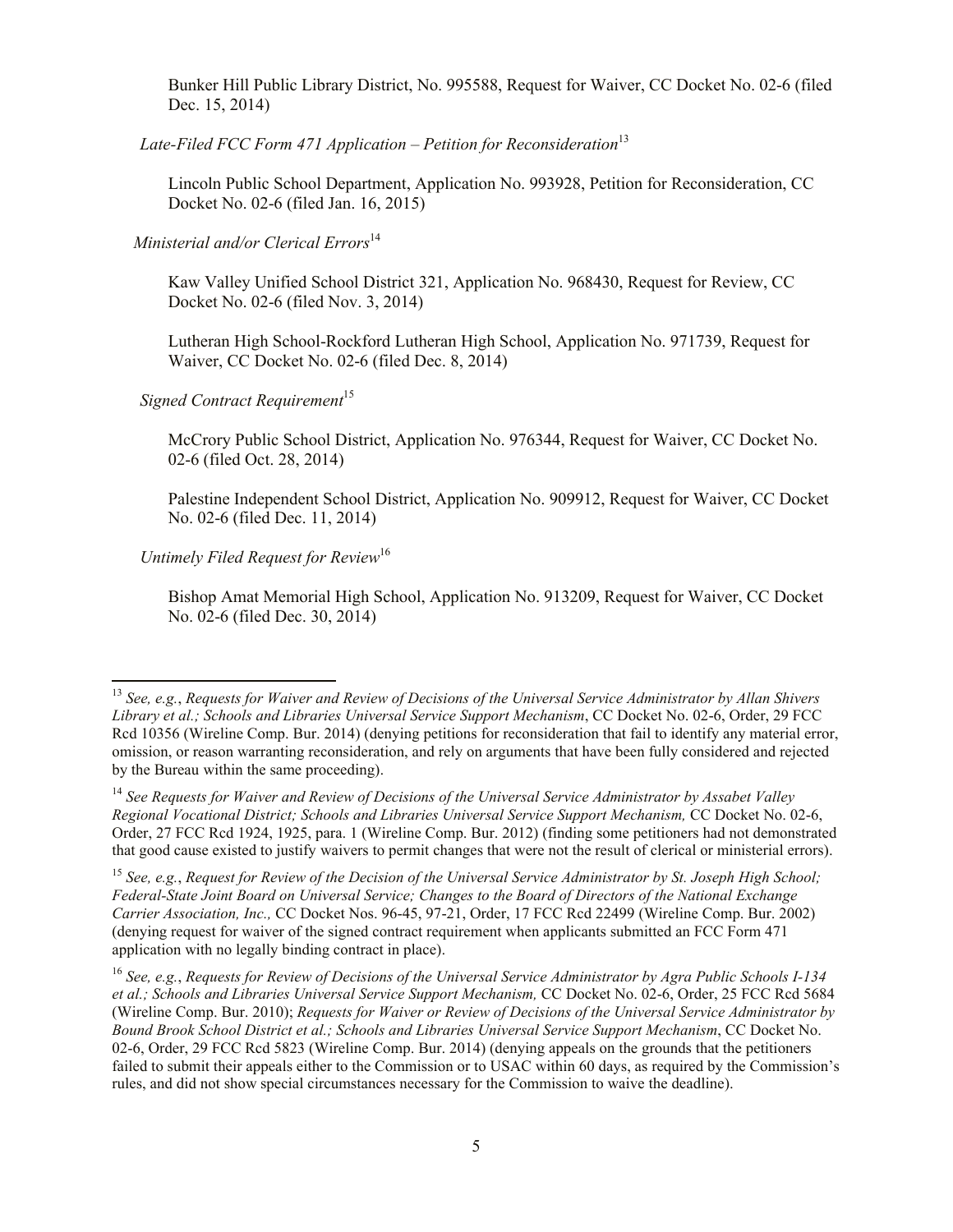Temple Terrace Public Library, Application No. 985239, Request for Waiver, CC Docket No. 02- 6 (filed Nov. 25, 2014)

New Life Christian School, Application No. 946618, Request for Review, CC Docket No. 02-6 (filed Dec. 19, 2014)

*Untimely Filed Requests for Review – Petition for Reconsideration*<sup>17</sup>

 $\overline{\phantom{a}}$ 

Evergreen School District, Application No. 919347, Petition for Reconsideration, CC Docket No. 02-6 (filed Jan. 20, 2015)

*Failure to Consider Price as the Primary Factor in Vendor Selection Process<sup>18</sup>*

Alhambra Elementary School District 68, Application Nos. 740556, 792775, 828905 and 899427, Request for Review, CC Docket No. 02-6 (filed August 1, 2014)<sup>19</sup>

<sup>17</sup> *See, e.g.*, *Requests for Waiver and/or Review of Decisions of the Universal Service Administrator by Chadbad Outreach Center et al.; Schools and Libraries Universal Service Support Mechanism*, CC Docket No. 02-6, Order and Order on Reconsideration, 27 FCC Rcd 11079 (Wireline Comp. Bur. 2012) (dismissing petitions for reconsideration under 47 C.F.R. § 1.106(p) because the petitioners failed to identify any material error, omission, or reason warranting reconsideration and relied on arguments that had been fully considered and rejected by the Bureau within the same proceeding).

<sup>18</sup> *See, e.g.*, *Request for Review of a Decision of the Universal Service Administrator by Fall River Public School District*; *Schools and Libraries Universal Service Support Mechanism,* CC Docket No. 02-6, Order, 28 FCC Rcd 7427, 7428-29, paras. 4-5 (Wireline Comp. Bur. 2013) (denying appeal where applicant failed to consider price as primary factor in its vendor selection process and where it was not clear from the record that applicant selected the lowest-cost provider).

<sup>&</sup>lt;sup>19</sup> This appeal is also denied on three additional grounds in violation of the Commission's competitive bidding rules. First, the petitioner failed to provide notice to potential bidders of its use of a multi-tiered bid evaluation approach. *See Requests for Review of a Decision of the Universal Service Administrator by Baltimore City School District and Cobb County School District; Schools and Libraries Universal Service Support Mechanism*, CC Docket No. 02-6, Order, 26 FCC Rcd 11193, 11199, para. 12 (Wireline Comp. Bur. 2011) ("Consistent with state and local procurement requirements, we expect that any applicant using a multi-tiered process would provide notice – in either its FCC Form 470 or its [Request for Proposal] RFP – to all potential bidders as to the specific criteria to be evaluated in each tier, how those criteria will be scored, which criteria will be used as disqualification criteria, and the circumstances under which bidders will be disqualified from further consideration."). Second, the petitioner failed to describe with sufficient detail the services it sought in its FCC Form 470, and it indicated that no RFP was available, when there was an RFP. *See, e.g.*, *Request for Review of a Decision of the Universal Service Administrator by Washington Unified School District*; *Schools and Libraries Universal Service Support Mechanism*, CC Docket No. 02-6, Order, 28 FCC Rcd 13746, 13748, paras. 3-5 (Wireline Comp. Bur. 2013) (explaining that failure by an applicant to describe with specificity the services it is seeking to purchase on its FCC Form 470 or to indicate on the FCC Form 470 that it has a RFP available providing detail about the requested services violates the E-rate program's competitive bidding rules)*.* Third, the petitioner failed to produce documentation regarding its vendor selection process. *See, e.g.*, *Requests for Review of Decisions of the Universal Service Administrator by Central Islip Free Union School District et al.; Schools and Libraries Universal Service Support Mechanism*, CC Docket No. 02-6, Order, 26 FCC Rcd 8630, 8635-36, paras. 11-12 (Wireline Comp. Bur. 2011) (denying appeal where the applicant failed to produce documentation regarding its vendor selection process (i.e., documents describing the bid evaluation criteria and weighting, bid evaluation worksheets, correspondence between the beneficiary and prospective bidder) and, thus, could not demonstrate compliance with the E-rate program's competitive bidding rules).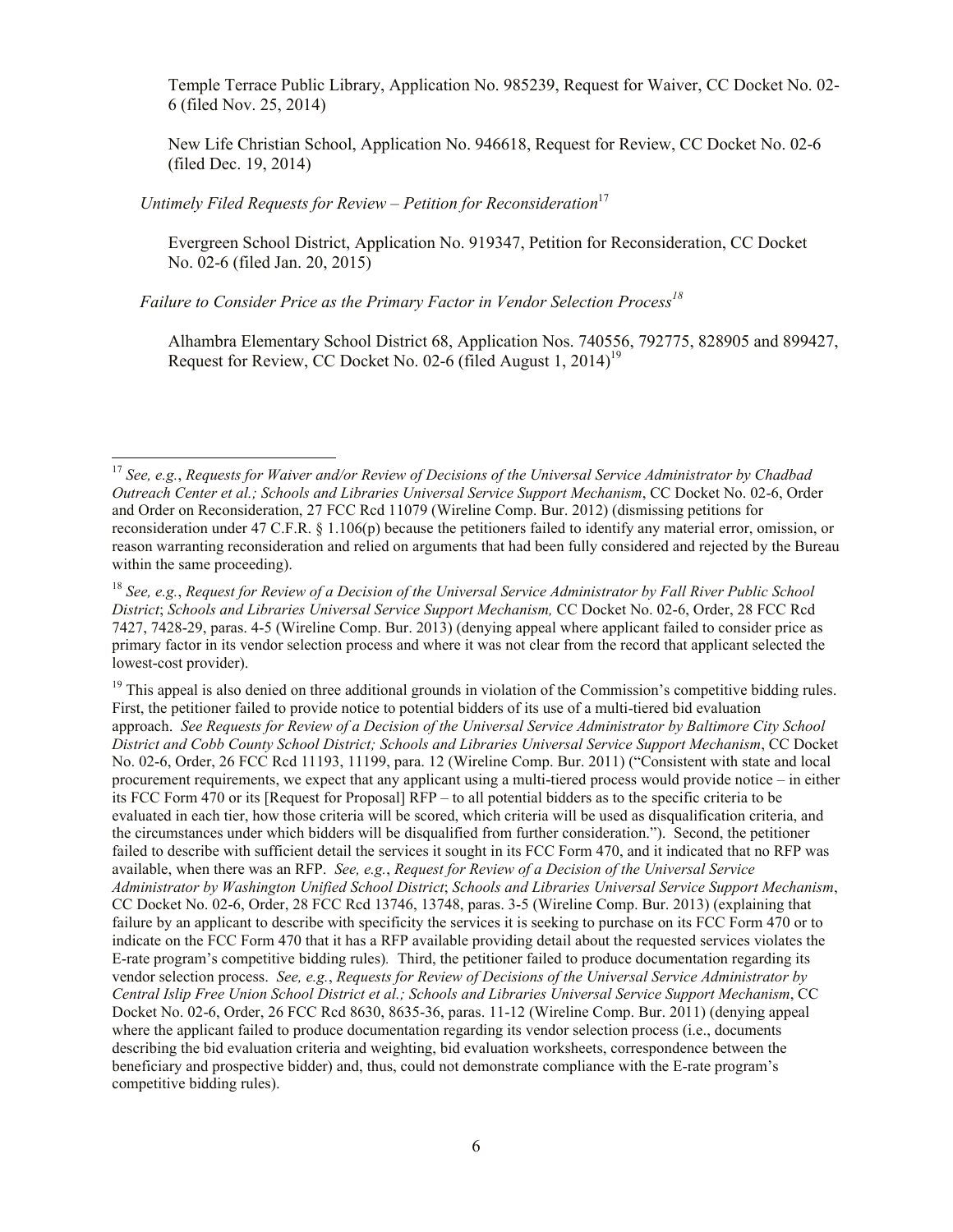*Denying Support for Ineligible Entities<sup>20</sup>*

Bais Chaya Mushka, Application Nos. 841703, 841751, Request for Review, CC Docket No. 02-6 (filed Feb. 11, 2013)

Cheder at the Ohel, Application No. 567727, Request for Review, CC Docket No. 02-6 (filed July 31, 2013)

The Cradle, Application Nos. 591853, 652683, 711947, 789620, 831131, 879327, Request for Review, CC Docket No. 02-6 (filed July 2, 2014)

Torah Umesorah, Application Nos. 841008, 858516, Request for Review, CC Docket No. 02-6 (filed July 8, 2014)

*SPIN changes*<sup>21</sup>

l

Allendale School District, Application No. 779360, Request for Review, CC Docket No. 02-6 (filed Feb. 19, 2013)

Christopher Columbus High School, Application No. 836777, Request for Review, CC Docket No. 02-6 (filed Dec. 18, 2012)

Closter School District, Application No. 783610, Request for Review, CC Docket No. 02-6 (filed Feb. 19, 2013)

Harding School District, Application No. 785227, Request for Review, CC Docket No. 02-6 (filed Feb. 19, 2013)

Hoboken School District, Application No. 789547, Request for Review, CC Docket No. 02-6 (filed Feb. 19, 2013)

<sup>&</sup>lt;sup>20</sup> See Requests for Review of Decisions of the Universal Service Administrator by Bootheel Consortium et al.; *Schools and Libraries Universal Service Support Mechanism*, CC Docket No. 02-6, Order, 22 FCC Rcd 8747, 8748- 8752, paras. 3-9 (2007) (relying on the standards set by the individual states in determining whether libraries are eligible for assistance under the Library Services and Technology Act and whether schools provide primary or secondary education and are therefore eligible for E-rate support).

<sup>&</sup>lt;sup>21</sup> Schools and Libraries Universal Service Support Mechanism; A National Broadband Plan for Our Future, CC Docket No. 02-6, GN Docket No. 09-51, Sixth Report and Order, 25 FCC Rcd 18762, 18802-03, para. 91 (2010) (explaining that it would be inconsistent with the purposes of the program to allow a an E-rate applicant to change vendors after conducting a competitive bidding process and signing a contract "unless (1) there is a legitimate reason to change providers (*e.g*. breach of contract or the service provider is unable to perform); and (2) the newly selected service provider received the next highest point value in the original bid evaluation, assuming there was more than one bidder).

All of the appeals in this category except Christopher Columbus High School, Immaculate Conception School, and New London Public Library were filed as a consolidated request for review with the Allendale request for review. In addition to denying those appeals, in the alternative, we also dismiss the appeals of the following applications on the basis that they were late filed: Allendale School District, Closter School District, Harding School District, Hoboken School District, Kenilworth School District, Lenape Regional High School District, Moriah School of Englewood, Mountain Lakes School District, Red Bank Catholic High School, Red Bank School District, Rumson Borough School District, Saint James Elementary School, and Unity Charter School. *See* 47 C.F.R. § 54.720(a) (requiring applicants to seek review of a USAC decision within 60 days).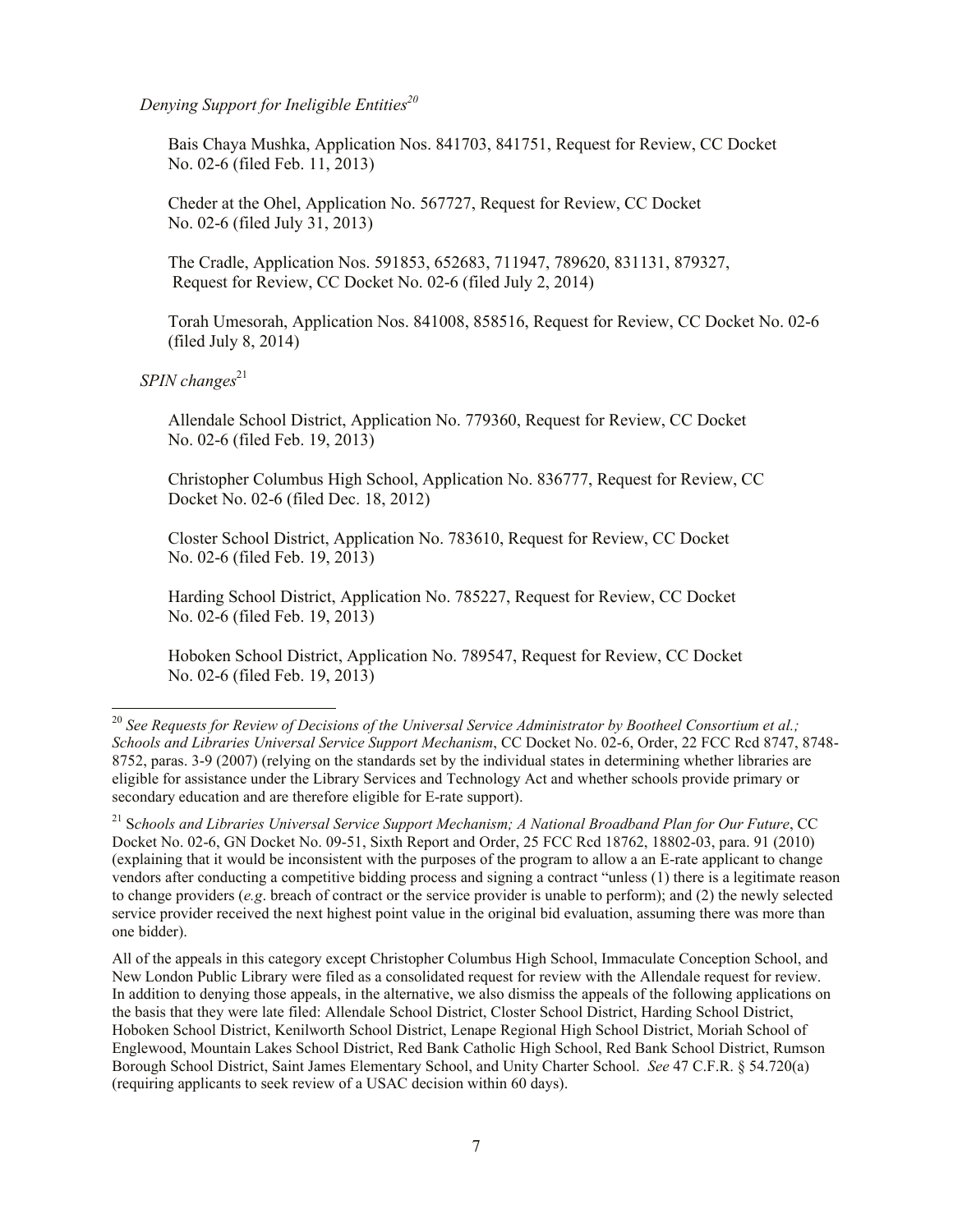Immaculate Conception School, Application No. 832766, Request for Review, CC Docket No. 02-6 (filed Nov. 5, 2012)

Kenilworth School District, Application No. 787307, Request for Review, CC Docket No. 02-6 (filed Feb. 19, 2013)

Lenape Regional High School District, Application No. 787342, Request for Review, CC Docket No. 02-6 (filed Feb. 19, 2013)

Mendham Borough School District, Application No. 790130, Request for Review, CC Docket No. 02-6 (filed Feb. 19, 2013)

Moriah School of Englewood, Application No. 791321, Request for Review, CC Docket No. 02-6 (filed Feb. 19, 2013)

Mountain Lakes School District, Application No. 791355, Request for Review, CC Docket No. 02-6 (filed Feb. 19, 2013)

New London Public Library, Application No. 912051, Request for Review, CC Docket No. 02-6 (filed Nov. 20, 2013)

Red Bank Catholic High School, Application No. 804389, Request for Review, CC Docket No. 02-6 (filed Feb. 19, 2013)

Red Bank School District, Application No. 805247, Request for Review, CC Docket No. 02-6 (filed Feb. 19, 2013)

Rumson Borough School District, Application No. 795934, Request for Review, CC Docket No. 02-6 (filed Feb. 19, 2013)

Saint James Elementary School, Application No. 804290, Request for Review, CC Docket No. 02-6 (filed Feb. 19, 2013)

Unity Charter School, Application No. 800154, Request for Review, CC Docket No. 02-6 (filed Feb. 19, 2013)